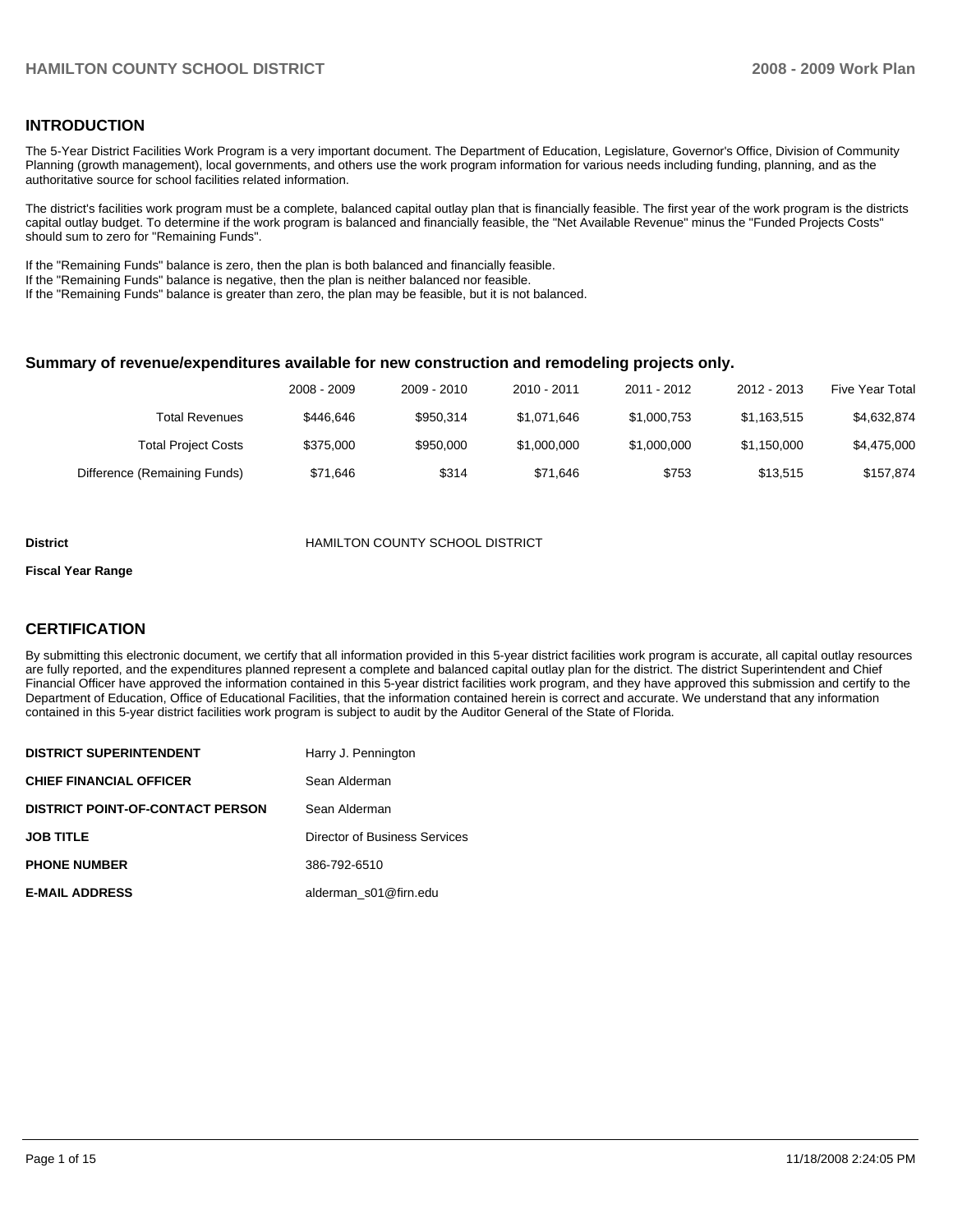# **Expenditures**

#### **Expenditure for Maintenance, Repair and Renovation from 2-Mills and PECO**

Annually, prior to the adoption of the district school budget, each school board must prepare a tentative district facilities work program that includes a schedule of major repair and renovation projects necessary to maintain the educational and ancillary facilities of the district.

|                                  | Item                                                                                                                                                                                                             | 2008 - 2009<br><b>Actual Budget</b> | $2009 - 2010$<br>Projected | $2010 - 2011$<br>Projected | 2011 - 2012<br>Projected | 2012 - 2013<br>Projected | Total       |
|----------------------------------|------------------------------------------------------------------------------------------------------------------------------------------------------------------------------------------------------------------|-------------------------------------|----------------------------|----------------------------|--------------------------|--------------------------|-------------|
| <b>HVAC</b>                      |                                                                                                                                                                                                                  | \$75,000                            | \$25,000                   | \$25,000                   | \$50,000                 | \$0                      | \$175,000   |
|                                  | Locations: CENTRAL HAMILTON ELEMENTARY, GENERAL SERVICES, GREENWOOD SCHOOL, JRE LEE COMPLEX, NORTH HAMILTON<br><b>ELEMENTARY</b>                                                                                 |                                     |                            |                            |                          |                          |             |
| Flooring                         |                                                                                                                                                                                                                  | \$50,000                            | \$30,000                   | \$65,000                   | \$25,000                 | \$0                      | \$170,000   |
|                                  | Locations: CENTRAL HAMILTON ELEMENTARY, GENERAL SERVICES, GREENWOOD SCHOOL, HAMILTON COUNTY HIGH (NEW), HAMILTON<br>COUNTY SPORTS COMPLEX, JRE LEE COMPLEX, NORTH HAMILTON ELEMENTARY, SOUTH HAMILTON ELEMENTARY |                                     |                            |                            |                          |                          |             |
| Roofing                          |                                                                                                                                                                                                                  | \$50,000                            | \$40.000                   | \$40,000                   | \$50.000                 | \$0                      | \$180,000   |
|                                  | Locations: CENTRAL HAMILTON ELEMENTARY, JRE LEE COMPLEX, NORTH HAMILTON ELEMENTARY                                                                                                                               |                                     |                            |                            |                          |                          |             |
| Safety to Life                   |                                                                                                                                                                                                                  | \$25,000                            | \$14,000                   | \$25,000                   | \$0                      | \$20,000                 | \$84.000    |
| Locations:                       | CENTRAL HAMILTON ELEMENTARY, GENERAL SERVICES, GREENWOOD SCHOOL, HAMILTON COUNTY HIGH (NEW), HAMILTON<br>COUNTY SPORTS COMPLEX, JRE LEE COMPLEX, NORTH HAMILTON ELEMENTARY, SOUTH HAMILTON ELEMENTARY            |                                     |                            |                            |                          |                          |             |
| Fencing                          |                                                                                                                                                                                                                  | \$10,000                            | \$10,000                   | \$10,000                   | \$0                      | \$0                      | \$30,000    |
| Locations:                       | CENTRAL HAMILTON ELEMENTARY, GENERAL SERVICES, GREENWOOD SCHOOL, HAMILTON COUNTY HIGH (NEW), HAMILTON<br>COUNTY SPORTS COMPLEX, JRE LEE COMPLEX, NORTH HAMILTON ELEMENTARY, SOUTH HAMILTON ELEMENTARY            |                                     |                            |                            |                          |                          |             |
| Parking                          |                                                                                                                                                                                                                  | \$50,000                            | \$15,000                   | \$35,000                   | \$20,000                 | \$0                      | \$120,000   |
| Locations:                       | CENTRAL HAMILTON ELEMENTARY, NORTH HAMILTON ELEMENTARY, SOUTH HAMILTON ELEMENTARY                                                                                                                                |                                     |                            |                            |                          |                          |             |
| Electrical                       |                                                                                                                                                                                                                  | \$25,000                            | \$0                        | \$20,000                   | \$0                      | \$10,000                 | \$55,000    |
|                                  | Locations: CENTRAL HAMILTON ELEMENTARY, GENERAL SERVICES, GREENWOOD SCHOOL, HAMILTON COUNTY HIGH (NEW), HAMILTON<br>COUNTY SPORTS COMPLEX, JRE LEE COMPLEX, NORTH HAMILTON ELEMENTARY, SOUTH HAMILTON ELEMENTARY |                                     |                            |                            |                          |                          |             |
| Fire Alarm                       |                                                                                                                                                                                                                  | \$50,000                            | \$30,000                   | \$0                        | \$0                      | \$0                      | \$80,000    |
| Locations:                       | JRE LEE COMPLEX, NORTH HAMILTON ELEMENTARY, SOUTH HAMILTON ELEMENTARY                                                                                                                                            |                                     |                            |                            |                          |                          |             |
| Telephone/Intercom System        |                                                                                                                                                                                                                  | \$60,000                            | \$10.000                   | \$10,000                   | \$9.000                  | \$0                      | \$89,000    |
|                                  | Locations: NORTH HAMILTON ELEMENTARY, SOUTH HAMILTON ELEMENTARY                                                                                                                                                  |                                     |                            |                            |                          |                          |             |
| <b>Closed Circuit Television</b> |                                                                                                                                                                                                                  | \$0                                 | \$0                        | \$0                        | \$0                      | \$0                      | \$0         |
|                                  | Locations: No Locations for this expenditure.                                                                                                                                                                    |                                     |                            |                            |                          |                          |             |
| Paint                            |                                                                                                                                                                                                                  | \$75,000                            | \$55,000                   | \$75,000                   | \$75,000                 | \$0                      | \$280,000   |
|                                  | Locations: CENTRAL HAMILTON ELEMENTARY, GENERAL SERVICES, GREENWOOD SCHOOL, HAMILTON COUNTY HIGH (NEW), HAMILTON<br>COUNTY SPORTS COMPLEX, JRE LEE COMPLEX, NORTH HAMILTON ELEMENTARY, SOUTH HAMILTON ELEMENTARY |                                     |                            |                            |                          |                          |             |
| Maintenance/Repair               |                                                                                                                                                                                                                  | \$105,000                           | \$75,000                   | \$75,000                   | \$75,000                 | \$75,000                 | \$405,000   |
|                                  | Locations: CENTRAL HAMILTON ELEMENTARY, GENERAL SERVICES, GREENWOOD SCHOOL, HAMILTON COUNTY HIGH (NEW), HAMILTON<br>COUNTY SPORTS COMPLEX, JRE LEE COMPLEX, NORTH HAMILTON ELEMENTARY, SOUTH HAMILTON ELEMENTARY |                                     |                            |                            |                          |                          |             |
|                                  | <b>Sub Total:</b>                                                                                                                                                                                                | \$575,000                           | \$304,000                  | \$380,000                  | \$304,000                | \$105,000                | \$1,668,000 |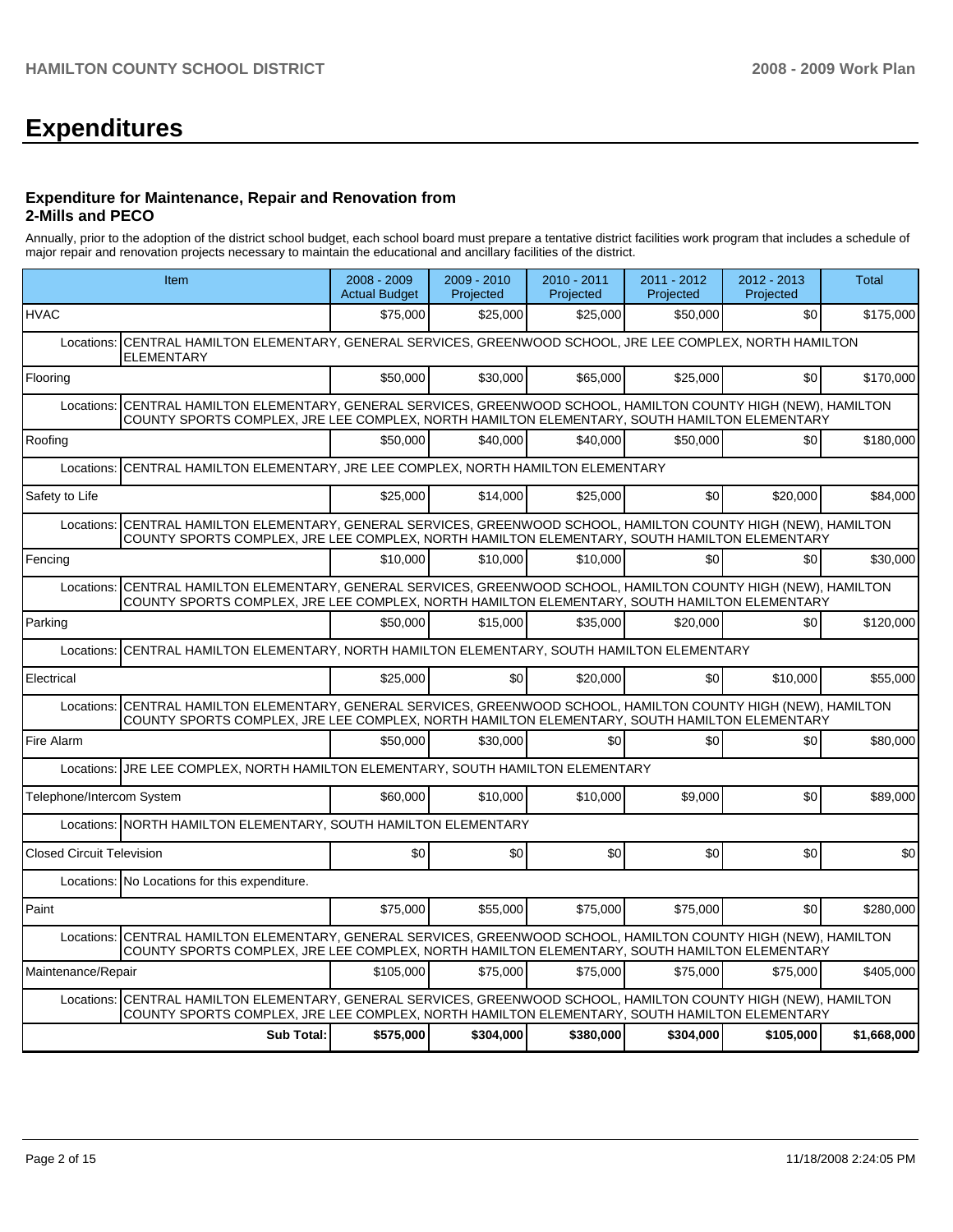## **HAMILTON COUNTY SCHOOL DISTRICT 2008 - 2009 Work Plan**

| PECO Maintenance Expenditures | \$176.745 | \$212,257 | \$284,075 | \$268,716 | \$267,779 | \$1,209,572 |
|-------------------------------|-----------|-----------|-----------|-----------|-----------|-------------|
| Two Mill Sub Total:           | \$745.755 | \$317,043 | \$302,125 | \$232,284 | \$20,021  | \$1,617,228 |

| Other Items                                                                                                                                                                                                     |                                                                                                                                                    | $2008 - 2009$<br><b>Actual Budget</b> | $2009 - 2010$<br>Projected | $2010 - 2011$<br>Projected | $2011 - 2012$<br>Projected | $2012 - 2013$<br>Projected | <b>Total</b> |  |  |
|-----------------------------------------------------------------------------------------------------------------------------------------------------------------------------------------------------------------|----------------------------------------------------------------------------------------------------------------------------------------------------|---------------------------------------|----------------------------|----------------------------|----------------------------|----------------------------|--------------|--|--|
| <b>EPA Compliance</b>                                                                                                                                                                                           |                                                                                                                                                    | \$25,000                              | \$10,000                   | \$10,000                   | \$10,000                   | \$0                        | \$55,000     |  |  |
| Locations GENERAL SERVICES, NORTH HAMILTON ELEMENTARY                                                                                                                                                           |                                                                                                                                                    |                                       |                            |                            |                            |                            |              |  |  |
| <b>Hood Supression System</b>                                                                                                                                                                                   |                                                                                                                                                    | \$50,000                              | \$25,000                   | \$0                        | \$0                        | \$0                        | \$75,000     |  |  |
| Locations CENTRAL HAMILTON ELEMENTARY, NORTH HAMILTON ELEMENTARY, SOUTH HAMILTON ELEMENTARY                                                                                                                     |                                                                                                                                                    |                                       |                            |                            |                            |                            |              |  |  |
| Remodeling Schools                                                                                                                                                                                              |                                                                                                                                                    | \$50,000                              | \$25,000                   | \$25,000                   | \$10,000                   | \$0                        | \$110,000    |  |  |
|                                                                                                                                                                                                                 | Locations GENERAL SERVICES, GREENWOOD SCHOOL, HAMILTON COUNTY HIGH (NEW), JRE LEE COMPLEX, NORTH HAMILTON<br>ELEMENTARY, SOUTH HAMILTON ELEMENTARY |                                       |                            |                            |                            |                            |              |  |  |
| Playground equipment                                                                                                                                                                                            |                                                                                                                                                    | \$35,000                              | \$0                        | \$0                        | \$0                        | \$0                        | \$35,000     |  |  |
| Locations GREENWOOD SCHOOL, SOUTH HAMILTON ELEMENTARY                                                                                                                                                           |                                                                                                                                                    |                                       |                            |                            |                            |                            |              |  |  |
| Handicap Lifts                                                                                                                                                                                                  |                                                                                                                                                    | \$25,000                              | \$0                        | \$0                        | \$0                        | \$0                        | \$25,000     |  |  |
| Locations HAMILTON COUNTY HIGH (NEW)                                                                                                                                                                            |                                                                                                                                                    |                                       |                            |                            |                            |                            |              |  |  |
| Property & Casualty Insurance                                                                                                                                                                                   |                                                                                                                                                    | \$123,000                             | \$125,000                  | \$130,000                  | \$135,000                  | \$140,000                  | \$653,000    |  |  |
| Locations CENTRAL HAMILTON ELEMENTARY, GENERAL SERVICES, GREENWOOD SCHOOL, HAMILTON COUNTY HIGH (NEW), HAMILTON<br>COUNTY SPORTS COMPLEX, JRE LEE COMPLEX, NORTH HAMILTON ELEMENTARY, SOUTH HAMILTON ELEMENTARY |                                                                                                                                                    |                                       |                            |                            |                            |                            |              |  |  |
| <b>Filter Cleaning Service</b>                                                                                                                                                                                  |                                                                                                                                                    | \$23,500                              | \$24,000                   | \$24,500                   | \$25,000                   | \$25,500                   | \$122,500    |  |  |
| Locations CENTRAL HAMILTON ELEMENTARY, GENERAL SERVICES, GREENWOOD SCHOOL, HAMILTON COUNTY HIGH (NEW), HAMILTON<br>COUNTY SPORTS COMPLEX, JRE LEE COMPLEX, NORTH HAMILTON ELEMENTARY, SOUTH HAMILTON ELEMENTARY |                                                                                                                                                    |                                       |                            |                            |                            |                            |              |  |  |
| <b>NEFEC Building Services</b>                                                                                                                                                                                  |                                                                                                                                                    | \$16,000                              | \$16,300                   | \$16,700                   | \$17,000                   | \$17,300                   | \$83,300     |  |  |
| Locations CENTRAL HAMILTON ELEMENTARY, GENERAL SERVICES, GREENWOOD SCHOOL, HAMILTON COUNTY HIGH (NEW), HAMILTON<br>COUNTY SPORTS COMPLEX, JRE LEE COMPLEX, NORTH HAMILTON ELEMENTARY, SOUTH HAMILTON ELEMENTARY |                                                                                                                                                    |                                       |                            |                            |                            |                            |              |  |  |
|                                                                                                                                                                                                                 | Total:                                                                                                                                             | \$922,500                             | \$529,300                  | \$586,200                  | \$501,000                  | \$287.800                  | \$2,826,800  |  |  |

## **Local Two Mill Expenditure For Maintenance, Repair and Renovation**

Anticipated expenditures expected from local funding sources over the years covered by the current work plan.

| Item                                    | $2008 - 2009$<br><b>Actual Budget</b> | $2009 - 2010$<br>Projected | 2010 - 2011<br>Projected | $2011 - 2012$<br>Projected | $2012 - 2013$<br>Projected | Total            |
|-----------------------------------------|---------------------------------------|----------------------------|--------------------------|----------------------------|----------------------------|------------------|
| Remaining Maint and Repair from 2 Mills | \$745,755                             | \$317,043                  | \$302,125                | \$232,284                  | \$20,021                   | \$1,617,228      |
| Maintenance/Repair Salaries             | \$0                                   | \$0                        | \$0                      | \$0                        | \$0                        | \$0              |
| <b>School Bus Purchases</b>             | \$413,731                             | \$200,000                  | \$200,000                | \$200,000                  | \$200,000                  | \$1,213,731      |
| <b>Other Vehicle Purchases</b>          | \$0                                   | \$0                        | \$0                      | \$0                        | \$0                        | <b>\$0</b>       |
| Capital Outlay Equipment                | \$50,000                              | \$50,000                   | \$50,000                 | \$50,000                   | \$50,000                   | \$250,000        |
| Rent/Lease Payments                     | \$0                                   | \$0                        | \$0                      | \$0                        | \$0                        | \$0 <sub>1</sub> |
| ICOP Debt Service                       | \$0                                   | \$0                        | \$0                      | \$0                        | \$0                        | \$0              |
| Rent/Lease Relocatables                 | \$0                                   | \$0                        | \$0                      | \$0                        | \$0                        | \$0              |
| <b>Environmental Problems</b>           | \$0                                   | \$0                        | \$0                      | \$0                        | \$0                        | \$0 <sub>1</sub> |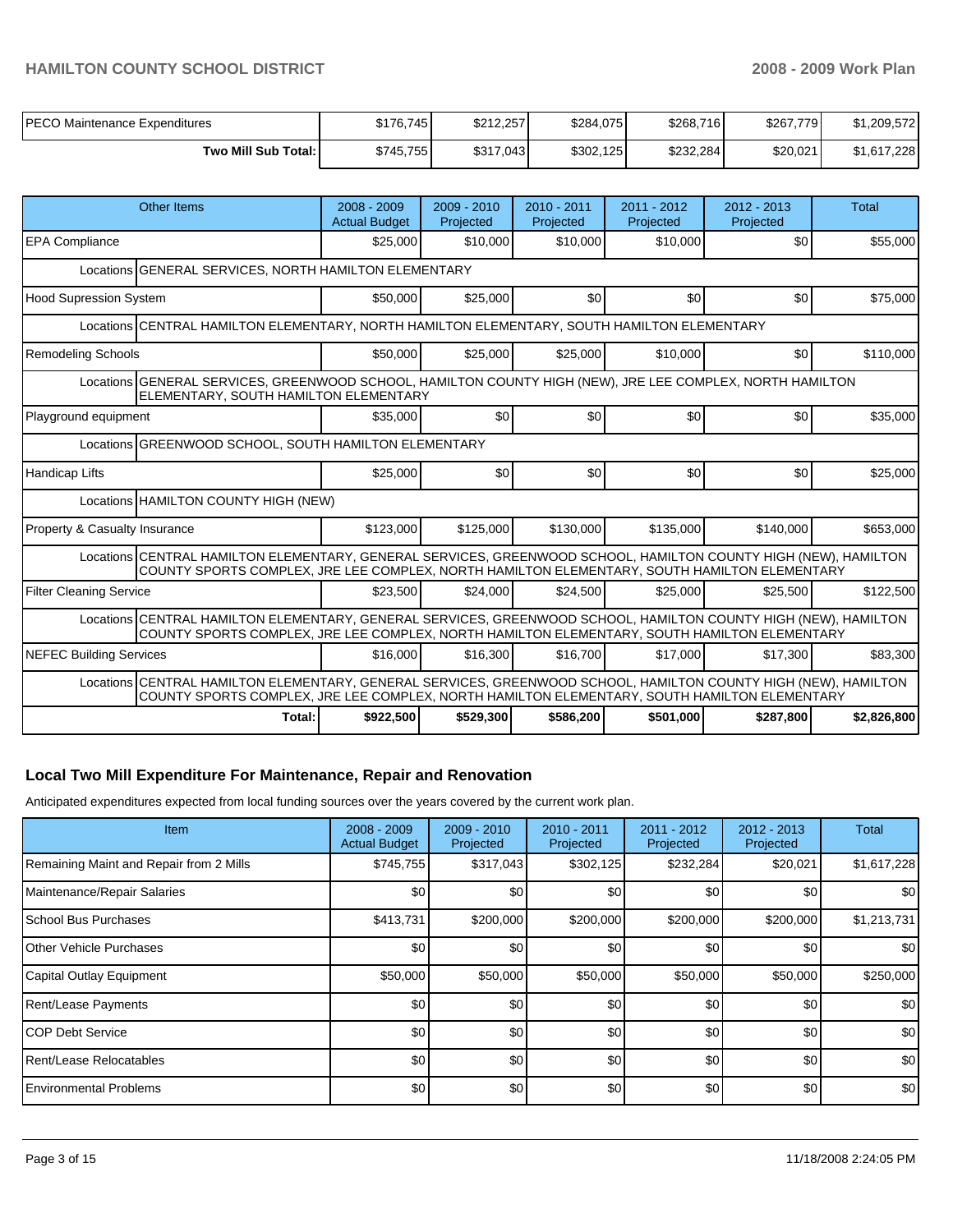| Fire Alarms<br>Local Expenditure Totals: | \$50,000<br>\$1,259,486 | \$20,000<br>\$587,043 | \$20,000<br>\$572,125 | \$20,000<br>\$502,284 | \$0 <sub>1</sub><br>\$270,021 | \$110,000<br>\$3,190,959 |
|------------------------------------------|-------------------------|-----------------------|-----------------------|-----------------------|-------------------------------|--------------------------|
| l Special Facilities Account             | \$0                     | \$0                   | \$0                   | \$0                   | \$0 <sub>1</sub>              | \$0                      |
| s.1011.14 Debt Service                   | \$0                     | \$0                   | \$0                   | \$0                   | \$0                           | \$0                      |

## **Revenue**

#### **2 Mill Revenue Source**

Schedule of Estimated Capital Outlay Revenue from each currently approved source which is estimated to be available for expenditures on the projects included in the tentative district facilities work program. All amounts are NET after considering carryover balances, interest earned, new COP's, 1011.14 and 1011.15 loans, etc. Districts cannot use 2-Mill funds for salaries except for those explicitly associated with maintenance/repair projects. (1011.71 (5), F.S.)

| Item                                                                              | Fund | $2008 - 2009$<br><b>Actual Value</b> | $2009 - 2010$<br>Projected | $2010 - 2011$<br>Projected | 2011 - 2012<br>Projected | $2012 - 2013$<br>Projected | <b>Total</b>    |
|-----------------------------------------------------------------------------------|------|--------------------------------------|----------------------------|----------------------------|--------------------------|----------------------------|-----------------|
| (1) Non-exempt property<br>lassessed valuation                                    |      | \$759,629,194                        | \$771,023,632              | \$786,444,105              | \$802,173,988            | \$818,216,446              | \$3,937,487,365 |
| $(2)$ The Millege projected for<br>discretionary capital outlay per<br>ls.1011.71 |      | 1.75                                 | 1.75                       | 1.75                       | 1.75                     | 1.75                       |                 |
| $(3)$ Full value of the 2-Mill<br>discretionary capital outlay per<br>ls.1011.71  |      | \$1,262,884                          | \$1,281,827                | \$1,307,463                | \$1,333,614              | \$1,360,285                | \$6,546,073     |
| $(4)$ Value of the portion of the 2-<br>Mills ACTUALLY levied                     | 370  | \$1,262,884                          | \$1,281,827                | \$1,307,463                | \$1,333,614              | \$1,360,285                | \$6,546,073     |
| $(5)$ Difference of lines (3) and (4)                                             |      | \$0                                  | \$0                        | \$0                        | \$0                      | \$0                        | \$0             |

## **PECO Revenue Source**

The figure in the row designated "PECO Maintenance" will be subtracted from funds available for new construction because PECO maintenance dollars cannot be used for new construction.

| Item                          | Fund         | $2008 - 2009$<br><b>Actual Budget</b> | $2009 - 2010$<br>Projected | $2010 - 2011$<br>Projected | $2011 - 2012$<br>Projected | $2012 - 2013$<br>Projected | Total       |
|-------------------------------|--------------|---------------------------------------|----------------------------|----------------------------|----------------------------|----------------------------|-------------|
| IPECO New Construction        | 340 <b>I</b> | \$198.718                             | \$0                        | \$44.778                   | \$136.893                  | \$54,721                   | \$435,110   |
| PECO Maintenance Expenditures |              | \$176.745                             | \$212.257                  | \$284.075                  | \$268.716                  | \$267.779                  | \$1,209,572 |
|                               |              | \$375.463                             | \$212,257                  | \$328,853                  | \$405,609                  | \$322,500                  | \$1,644,682 |

#### **CO & DS Revenue Source**

Revenue from Capital Outlay and Debt Service funds.

| Item                                     | Fund  | $2008 - 2009$<br><b>Actual Budget</b> | $2009 - 2010$<br>Projected | $2010 - 2011$<br>Projected | 2011 - 2012<br>Projected | $2012 - 2013$<br>Projected | Total    |
|------------------------------------------|-------|---------------------------------------|----------------------------|----------------------------|--------------------------|----------------------------|----------|
| CO & DS Cash Flow-through<br>Distributed | 360 l | \$16.787                              | \$16,787                   | \$16,787                   | \$16.787                 | \$16,787                   | \$83,935 |
| CO & DS Interest on<br>Undistributed CO  | 360 l | \$1,743                               | \$1,743                    | \$1,743                    | \$1,743                  | \$1,743                    | \$8,715  |
|                                          |       | \$18,530                              | \$18,530                   | \$18,530                   | \$18,530                 | \$18,530                   | \$92,650 |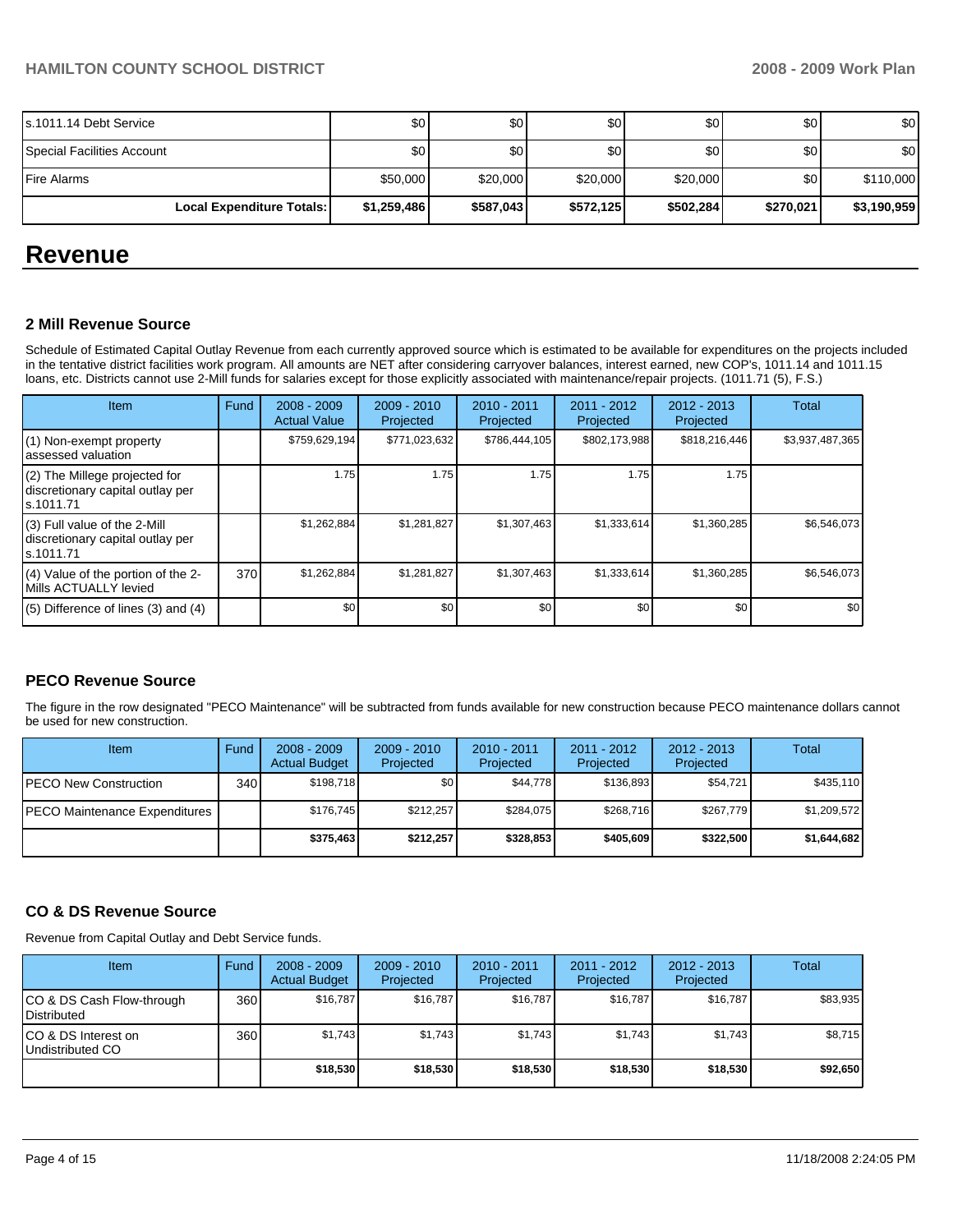#### **Fair Share Revenue Source**

All legally binding commitments for proportionate fair-share mitigation for impacts on public school facilities must be included in the 5-year district work program.

Nothing reported for this section.

## **Sales Surtax Referendum**

Specific information about any referendum for a 1-cent or ½-cent surtax referendum during the previous year.

Did the school district hold a surtax referendum during the past fiscal year 2007 - 2008? No

### **Additional Revenue Source**

Any additional revenue sources

| Item                                                                                            | 2008 - 2009<br><b>Actual Value</b> | $2009 - 2010$<br>Projected | 2010 - 2011<br>Projected | 2011 - 2012<br>Projected | $2012 - 2013$<br>Projected | <b>Total</b> |
|-------------------------------------------------------------------------------------------------|------------------------------------|----------------------------|--------------------------|--------------------------|----------------------------|--------------|
| Proceeds from a s.1011.14/15 F.S. Loans                                                         | \$0                                | \$0                        | \$0                      | \$0                      | \$0                        | \$0          |
| District Bonds - Voted local bond<br>referendum proceeds per s.9, Art VII<br>State Constitution | \$0                                | \$0                        | \$0                      | \$0                      | \$0                        | \$0          |
| Proceeds from Special Act Bonds                                                                 | \$0                                | \$0                        | \$0                      | \$0                      | \$0                        | \$0          |
| Estimated Revenue from CO & DS Bond<br>Sale                                                     | \$0                                | \$0                        | \$0                      | \$0                      | \$0                        | \$0          |
| Proceeds from Voted Capital<br>Improvements millage                                             | \$0                                | \$0                        | \$0                      | \$0                      | \$0                        | \$0          |
| Other Revenue for Other Capital Projects                                                        | \$0                                | \$0                        | \$0                      | \$0                      | \$0                        | \$0          |
| Proceeds from 1/2 cent sales surtax<br>authorized by school board                               | \$0                                | \$0                        | \$0                      | \$0                      | \$0                        | \$0          |
| Proceeds from local governmental<br>infrastructure sales surtax                                 | \$0                                | \$0                        | \$0                      | \$0                      | \$0                        | \$0          |
| Proceeds from Certificates of<br>Participation (COP's) Sale                                     | \$0                                | \$0                        | \$0                      | \$0                      | \$0                        | \$0          |
| Classrooms First Bond proceeds amount<br>authorized in FY 1997-98                               | \$0                                | \$0                        | \$0                      | \$0                      | \$0                        | \$0          |
| <b>Classrooms for Kids</b>                                                                      | \$215,000                          | \$225,000                  | \$260,000                | \$0                      | \$0                        | \$700,000    |
| <b>District Equity Recognition</b>                                                              | \$0                                | \$0                        | \$0                      | \$0                      | \$0                        | \$0          |
| <b>Federal Grants</b>                                                                           | \$0                                | \$0                        | \$0                      | \$0                      | \$0                        | \$0          |
| Proportionate share mitigation (actual<br>cash revenue only, not in kind donations)             | \$0                                | \$0                        | \$0                      | \$0                      | \$0                        | \$0          |
| Impact fees received                                                                            | \$0                                | \$0                        | \$0                      | \$0                      | \$0                        | \$0          |
| Private donations                                                                               | \$0                                | \$0                        | \$0                      | \$0                      | \$0                        | \$0          |
| Grants from local governments or not-for-<br>profit organizations                               | \$0                                | \$0                        | \$0                      | \$0                      | \$0                        | \$0          |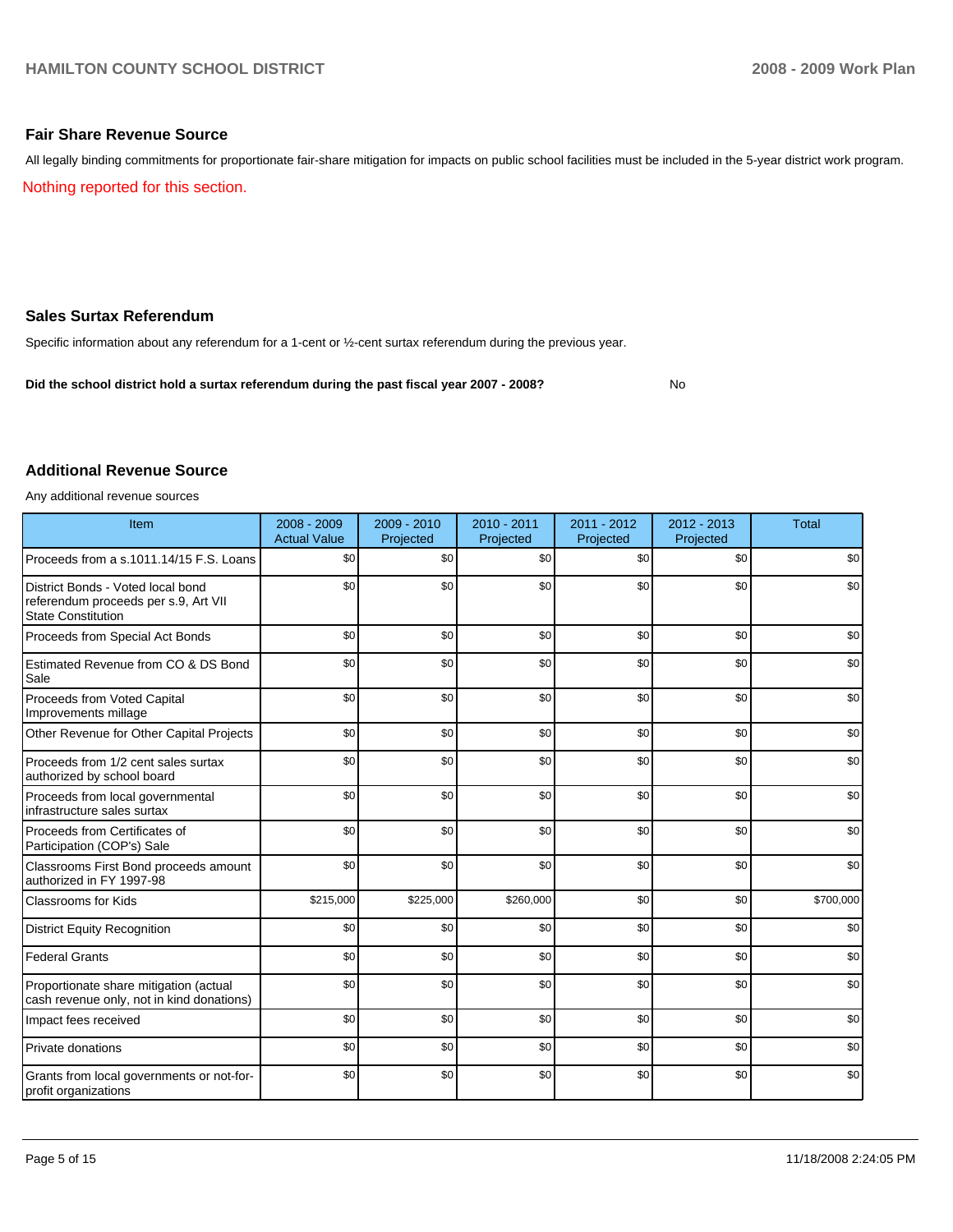## **HAMILTON COUNTY SCHOOL DISTRICT 2008 - 2009 Work Plan**

| Interest, Including Profit On Investment                                      | \$11,000  | \$12,000  | \$13.000  | \$14,000 | \$0 | \$50,000  |
|-------------------------------------------------------------------------------|-----------|-----------|-----------|----------|-----|-----------|
| Revenue from Bonds pledging proceeds<br>Ifrom 1 cent or 1/2 cent Sales Surtax | \$0       | \$0       | \$0       | \$0      | \$0 | \$0       |
| Fund Balance Carried Forward                                                  | \$0       | \$0       | \$0       | \$0      | \$0 | \$0       |
| Obligated Fund Balance Carried Forward                                        | \$0       | \$0       | \$0       | \$0      | \$0 | \$0       |
| Special Facilities Account                                                    | \$0       | \$0       | \$0       | \$0      | \$0 | \$0       |
| 10ne Cent - 1/2 Cent Sales Surtax Debt<br><b>I</b> Service                    | \$0       | \$0       | \$0       | \$0      | \$0 | \$0       |
| <b>Subtotal</b>                                                               | \$226,000 | \$237,000 | \$273,000 | \$14,000 | \$0 | \$750,000 |

## **Total Revenue Summary**

| <b>Item Name</b>                                               | $2008 - 2009$<br><b>Budget</b> | $2009 - 2010$<br>Projected | $2010 - 2011$<br>Projected | 2011 - 2012<br>Projected | $2012 - 2013$<br>Projected | <b>Five Year Total</b> |
|----------------------------------------------------------------|--------------------------------|----------------------------|----------------------------|--------------------------|----------------------------|------------------------|
| Local Two Mill Discretionary Capital<br><b>Outlay Revenue</b>  | \$1,262,884                    | \$1,281,827                | \$1,307,463                | \$1,333,614              | \$1,360,285                | \$6,546,073            |
| <b>IPECO and 2 Mill Maint and Other 2 Mill</b><br>Expenditures | (\$1,259,486)                  | (\$587,043)                | (\$572, 125)               | (\$502, 284)             | (\$270,021)                | (\$3,190,959)          |
| <b>IPECO Maintenance Revenue</b>                               | \$176.745                      | \$212,257                  | \$284.075                  | \$268.716                | \$267,779                  | \$1,209,572            |
| <b>Available 2 Mill for New Construction</b>                   | \$3,398                        | \$694,784                  | \$735,338                  | \$831,330                | \$1,090,264                | \$3,355,114            |

| <b>Item Name</b>                      | $2008 - 2009$<br><b>Budget</b> | $2009 - 2010$<br>Projected | 2010 - 2011<br>Projected | 2011 - 2012<br>Projected | 2012 - 2013<br>Projected | <b>Five Year Total</b> |
|---------------------------------------|--------------------------------|----------------------------|--------------------------|--------------------------|--------------------------|------------------------|
| ICO & DS Revenue                      | \$18,530                       | \$18,530                   | \$18,530                 | \$18,530                 | \$18,530                 | \$92,650               |
| <b>IPECO New Construction Revenue</b> | \$198,718                      | \$0                        | \$44.778                 | \$136,893                | \$54,721                 | \$435,110              |
| l Other/Additional Revenue            | \$226,000                      | \$237,000                  | \$273,000                | \$14,000                 | \$0                      | \$750,000              |
| <b>Total Additional Revenuel</b>      | \$443.248                      | \$255.530                  | \$336,308                | \$169,423                | \$73,251                 | \$1,277,760            |
| <b>Total Available Revenue</b>        | \$446,646                      | \$950.314                  | \$1.071.646              | \$1,000.753              | \$1,163,515              | \$4,632,874            |

## **Project Schedules**

## **Capacity Project Schedules**

A schedule of capital outlay projects necessary to ensure the availability of satisfactory classrooms for the projected student enrollment in K-12 programs.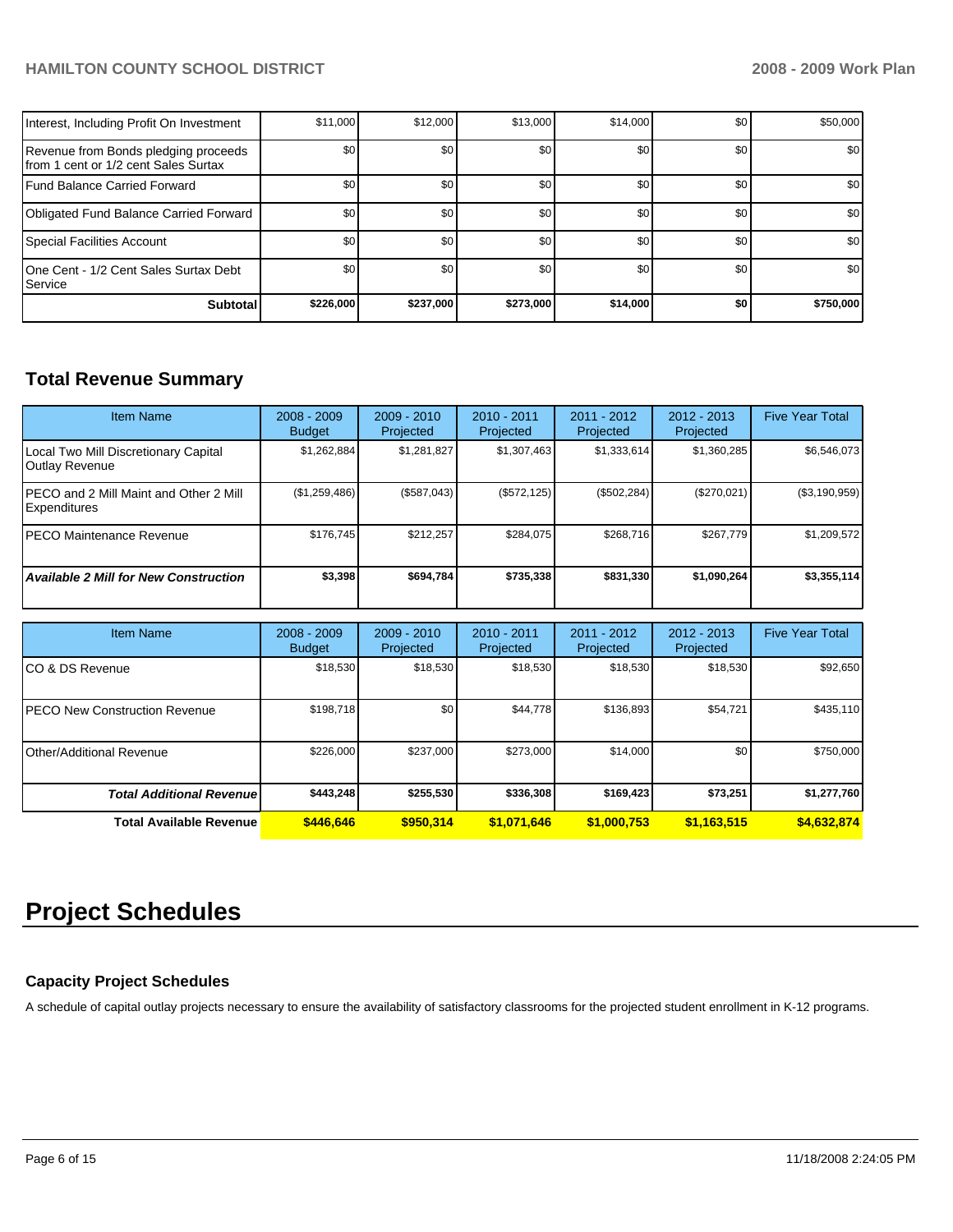| <b>Project Description</b>                           | Location                                               |                          | 2008 - 2009 | 2009 - 2010 | 2010 - 2011 | 2011 - 2012 | 2012 - 2013    | <b>Total</b>    | Funded |
|------------------------------------------------------|--------------------------------------------------------|--------------------------|-------------|-------------|-------------|-------------|----------------|-----------------|--------|
| 4 Classroom pod                                      | NORTH HAMILTON<br><b>ELEMENTARY</b>                    | Planned<br>Cost:         | \$0         | \$0         | \$0         | \$1,000,000 | \$0            | \$1,000,000 Yes |        |
|                                                      |                                                        | <b>Student Stations:</b> | 0           | $\Omega$    | 0           | 72          | 0              | 72              |        |
|                                                      |                                                        | <b>Total Classrooms:</b> | $\mathbf 0$ | 0           | 0           | 4           | 0              | 4               |        |
|                                                      | Gross Sq Ft:                                           |                          | $\mathbf 0$ | $\Omega$    | 0           | 4,500       | 0              | 4,500           |        |
| New Media Center,<br>which will open 2<br>classrooms | <b>CENTRAL</b><br><b>HAMILTON</b><br><b>ELEMENTARY</b> | Planned<br>Cost:         | \$0         | \$0         | \$0         | \$0         | \$900,000      | \$900,000 Yes   |        |
|                                                      |                                                        | <b>Student Stations:</b> | $\mathbf 0$ | 0           | $\mathbf 0$ | 0           | 44             | 44              |        |
|                                                      |                                                        | Total Classrooms:        | $\mathbf 0$ | $\Omega$    | 0           | 0           | $\mathfrak{p}$ | 2               |        |
|                                                      |                                                        | Gross Sq Ft:             | 0           | $\Omega$    | $\mathbf 0$ | 0           | 3,500          | 3,500           |        |
|                                                      |                                                        | <b>Planned Cost:</b>     | \$0         | \$0         | \$0         | \$1,000,000 | \$900,000      | \$1,900,000     |        |
|                                                      |                                                        | <b>Student Stations:</b> | 0           | $\bf{0}$    | 0           | 72          | 44             | 116             |        |
|                                                      |                                                        | <b>Total Classrooms:</b> | $\mathbf 0$ | 0           | $\bf{0}$    | 4           | 2              | 6               |        |

**Gross Sq Ft:** 0 0 0 0 4,500 3,500 8,000

## **Other Project Schedules**

Major renovations, remodeling, and additions of capital outlay projects that do not add capacity to schools.

| <b>Project Description</b>                                                    | Location                                     | $2008 - 2009$<br><b>Actual Budget</b> | 2009 - 2010<br>Projected | 2010 - 2011<br>Projected | 2011 - 2012<br>Projected | 2012 - 2013<br>Projected | Total         | <b>Funded</b> |
|-------------------------------------------------------------------------------|----------------------------------------------|---------------------------------------|--------------------------|--------------------------|--------------------------|--------------------------|---------------|---------------|
| Replace air handlers                                                          | <b>CENTRAL HAMILTON</b><br><b>ELEMENTARY</b> | \$300,000                             | \$0                      | \$0                      | \$0                      | \$0                      | \$300,000 Yes |               |
| Generator for the district food<br>Iservice freezer and General<br>l Services | <b>GENERAL SERVICES</b>                      | \$75,000                              | \$0                      | \$0                      | \$0                      | \$0                      | \$75,000 Yes  |               |
| <b>Remodel Culinary Arts</b>                                                  | <b>HAMILTON COUNTY</b><br>HIGH (NEW)         | \$0                                   | \$750,000                | \$0                      | \$0                      | \$0                      | \$750,000 Yes |               |
| <b>Expand Food Service at CHE</b>                                             | <b>CENTRAL HAMILTON</b><br><b>ELEMENTARY</b> | \$0                                   | \$200,000                | \$250,000                | \$0                      | \$0                      | \$450,000 Yes |               |
| Upgrade PE Facility                                                           | <b>HAMILTON COUNTY</b><br>HIGH (NEW)         | \$0                                   | \$0                      | \$750,000                | \$0                      | \$0                      | \$750,000 Yes |               |
| Upgrade Art Lab and convert<br>Admin room to classroom                        | <b>NORTH HAMILTON</b><br><b>ELEMENTARY</b>   | \$0                                   | \$0                      | \$0                      | \$0 <sub>1</sub>         | \$250,000                | \$250,000 Yes |               |
|                                                                               |                                              | \$375,000                             | \$950,000                | \$1,000,000              | \$0                      | \$250,000                | \$2,575,000   |               |

### **Additional Project Schedules**

Any projects that are not identified in the last approved educational plant survey.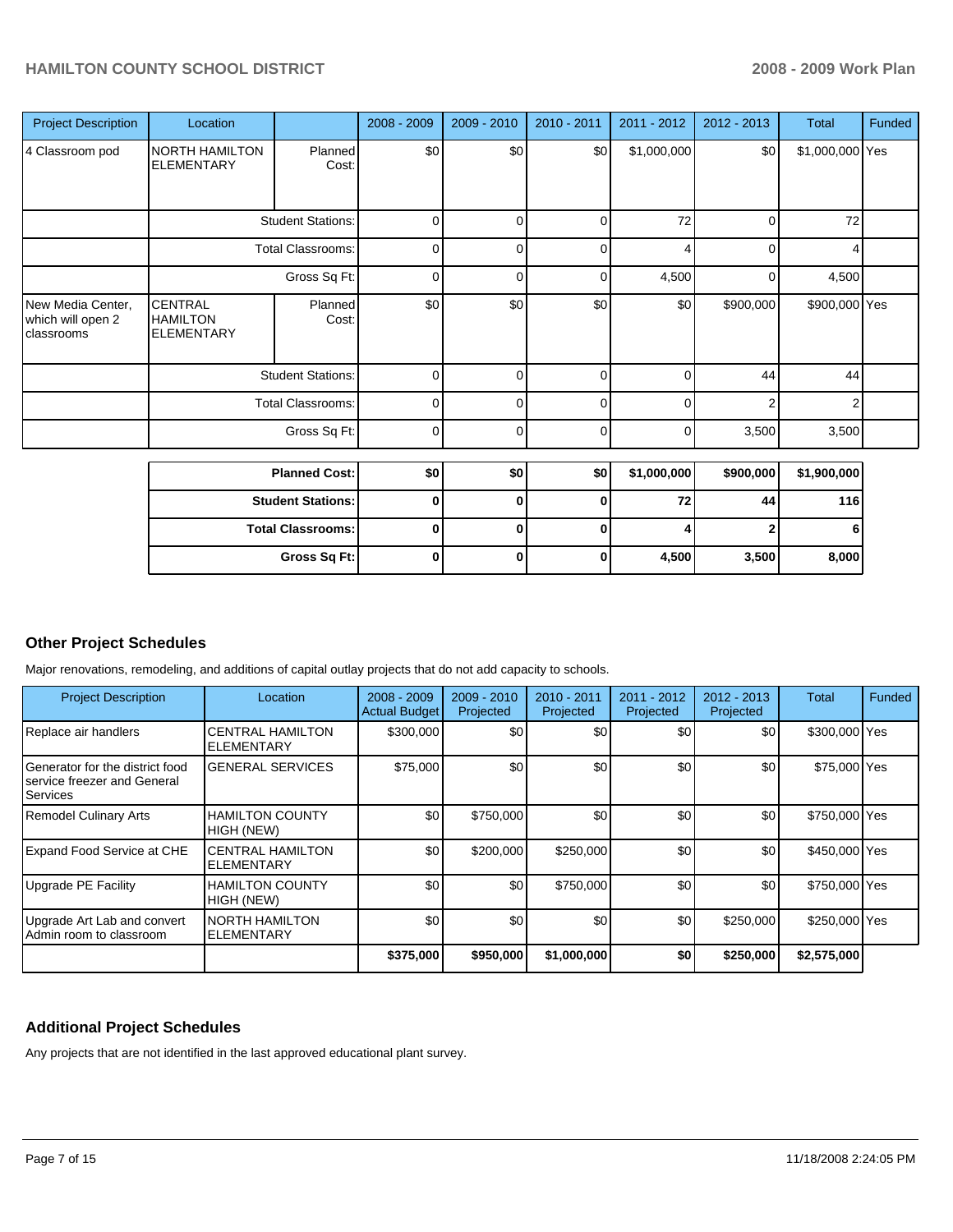Nothing reported for this section.

## **Non Funded Growth Management Project Schedules**

Schedule indicating which projects, due to planned development, that CANNOT be funded from current revenues projected over the next five years.

Nothing reported for this section.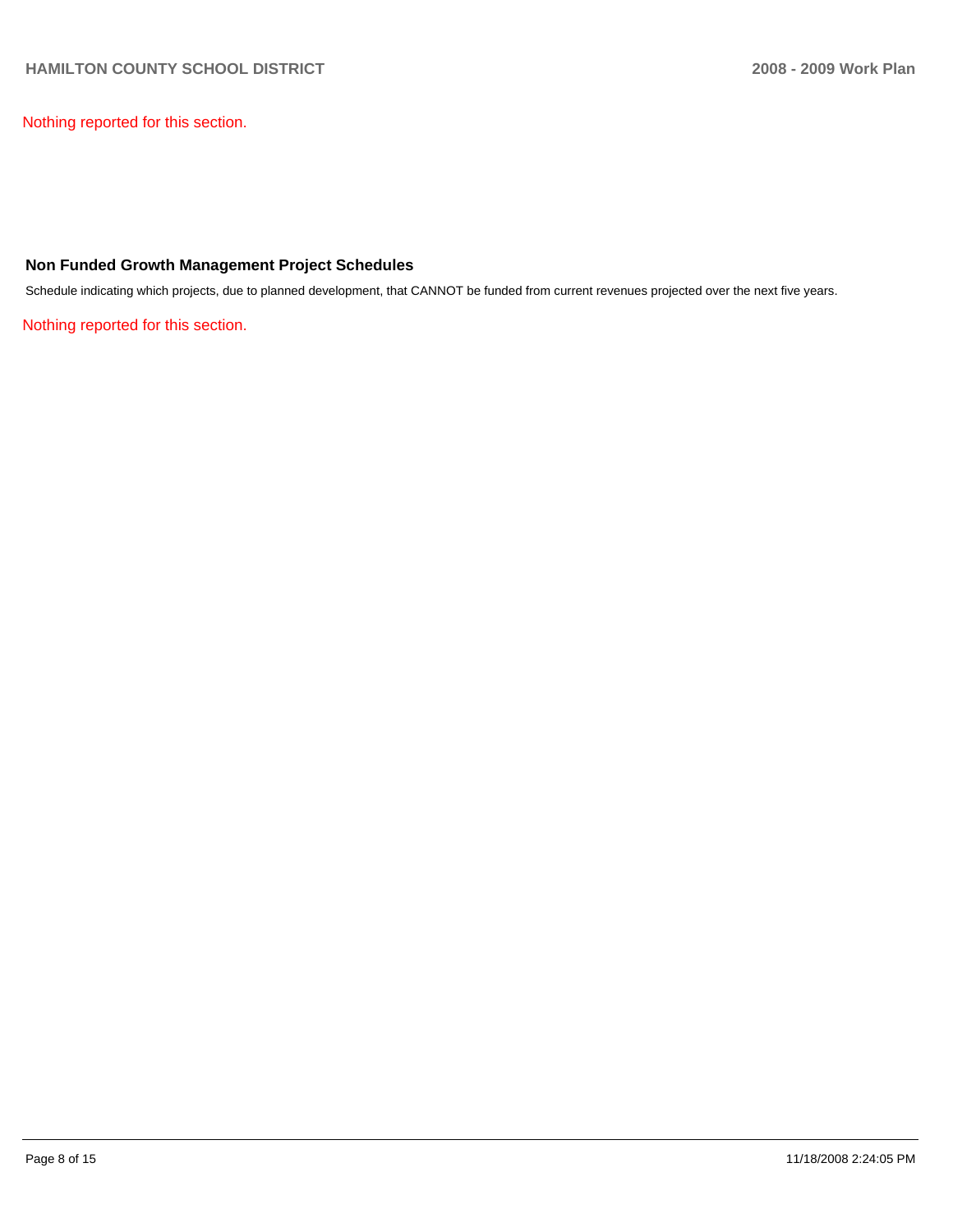## **Tracking**

## **Capacity Tracking**

| Location                                        | $2008 -$<br>2009 Satis.<br>Stu. Sta. | Actual<br>$2008 -$<br>2009 FISH<br>Capacity | Actual<br>$2007 -$<br>2008<br><b>COFTE</b> | # Class<br><b>Rooms</b> | Actual<br>Average<br>$2008 -$<br>2009 Class<br><b>Size</b> | Actual<br>$2008 -$<br>2009<br><b>Utilization</b> | <b>New</b><br>Stu.<br><b>Capacity</b> | <b>New</b><br>Rooms to<br>be<br>Added/Re<br>moved | Projected<br>$2012 -$<br>2013<br><b>COFTE</b> | Projected<br>$2012 -$<br>2013<br><b>Utilization</b> | Projected<br>$2012 -$<br>2013 Class<br><b>Size</b> |
|-------------------------------------------------|--------------------------------------|---------------------------------------------|--------------------------------------------|-------------------------|------------------------------------------------------------|--------------------------------------------------|---------------------------------------|---------------------------------------------------|-----------------------------------------------|-----------------------------------------------------|----------------------------------------------------|
| ICENTRAL HAMILTON<br>IELEMENTARY                | 720                                  | 720                                         | 470                                        | 38 <sup>1</sup>         | 12                                                         | 65.00 %                                          | 44                                    |                                                   | 421                                           | 55.00 %                                             | 11                                                 |
| <b>HAMILTON COUNTY</b><br><b>SPORTS COMPLEX</b> | $\Omega$                             | 0                                           |                                            | $\Omega$                | 0                                                          | 0.00 %                                           | 0                                     | $\Omega$                                          | 0                                             | 0.00%                                               | 0                                                  |
| <b>NORTH HAMILTON</b><br>IELEMENTARY            | 486                                  | 486                                         | 368                                        | 25                      | 15                                                         | 76.00 %                                          | 72                                    |                                                   | 367                                           | 66.00 %                                             | 13                                                 |
| I SOUTH HAMILTON<br>IELEMENTARY                 | 294                                  | 294                                         | 188                                        | 15                      | 13                                                         | 64.00 %                                          | 0                                     | $\Omega$                                          | 195                                           | 66.00 %                                             | 13                                                 |
| <b>IGREENWOOD SCHOOL</b>                        | 90                                   | 90                                          | 43                                         | 9                       | 5                                                          | 48.00 %                                          | 0                                     | $\Omega$                                          | 42                                            | 47.00 %                                             | 5                                                  |
| IHAMILTON COUNTY<br>HIGH (NEW)                  | 1,142                                | 1,028                                       | 772                                        | 48                      | 16                                                         | 75.00 %                                          | 0                                     | $\Omega$                                          | 739                                           | 72.00 %                                             | 15                                                 |
|                                                 | 2,732                                | 2,618                                       | 1,841                                      | 135                     | 14                                                         | 70.33 %                                          | 116                                   | 6                                                 | 1,764                                         | 64.52 %                                             | 13                                                 |

The COFTE Projected Total (1,764) for 2012 - 2013 must match the Official Forecasted COFTE Total (1,765 ) for 2012 - 2013 before this section can be completed. In the event that the COFTE Projected Total does not match the Official forecasted COFTE, then the Balanced Projected COFTE Table should be used to balance COFTE.

| Projected COFTE for 2012 - 2013 |       |   |  |  |  |
|---------------------------------|-------|---|--|--|--|
| Elementary (PK-3)               | 674   |   |  |  |  |
| Middle (4-8)                    | 623   | F |  |  |  |
| High (9-12)                     | 467   | N |  |  |  |
|                                 | 1,765 | H |  |  |  |

| <b>Grade Level Type</b> | <b>Balanced Projected</b><br>COFTE for 2012 - 2013 |
|-------------------------|----------------------------------------------------|
| Elementary (PK-3)       |                                                    |
| Middle (4-8)            |                                                    |
| High (9-12)             |                                                    |
|                         | 1,764                                              |

## **Relocatable Replacement**

Number of relocatable classrooms clearly identified and scheduled for replacement in the school board adopted financially feasible 5-year district work program.

| Location                               | $2008 - 2009$ | $2009 - 2010$ | 2010 - 2011 | 2011 - 2012 | l 2012 - 2013 l | Year 5 Total |
|----------------------------------------|---------------|---------------|-------------|-------------|-----------------|--------------|
| <b>Total Relocatable Replacements:</b> | O             |               |             |             |                 |              |

## **Charter Schools Tracking**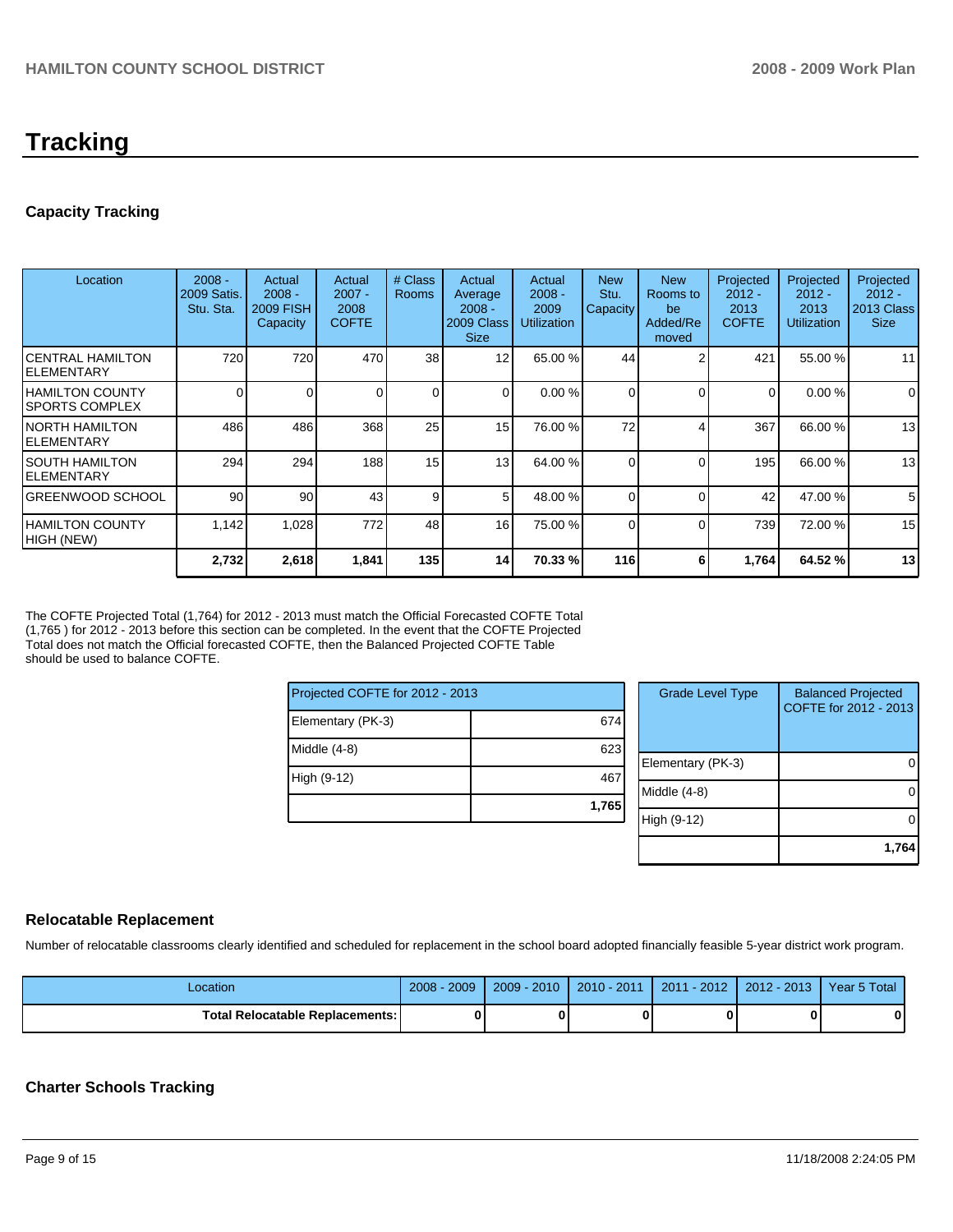Information regarding the use of charter schools.

Nothing reported for this section.

## **Special Purpose Classrooms Tracking**

The number of classrooms that will be used for certain special purposes in the current year, by facility and type of classroom, that the district will, 1), not use for educational purposes, and 2), the co-teaching classrooms that are not open plan classrooms and will be used for educational purposes.

| School                               | <b>School Type</b>                   | $#$ of Elementary<br>K-3 Classrooms | # of Middle 4-8<br><b>Classrooms</b> | $#$ of High 9-12<br><b>Classrooms</b> | # of $ESE$<br><b>Classrooms</b> | # of Combo<br><b>Classrooms</b> | Total<br><b>Classrooms</b> |
|--------------------------------------|--------------------------------------|-------------------------------------|--------------------------------------|---------------------------------------|---------------------------------|---------------------------------|----------------------------|
|                                      | <b>Total Educational Classrooms:</b> |                                     |                                      |                                       |                                 |                                 | 01                         |
| School                               | <b>School Type</b>                   | # of Elementary<br>K-3 Classrooms   | # of Middle 4-8<br><b>Classrooms</b> | # of High $9-12$<br>Classrooms        | # of $ESE$<br><b>Classrooms</b> | # of Combo<br><b>Classrooms</b> | Total<br><b>Classrooms</b> |
| <b>Total Co-Teaching Classrooms:</b> |                                      |                                     |                                      |                                       |                                 | 0                               | 01                         |

#### **Infrastructure Tracking**

**Necessary offsite infrastructure requirements resulting from expansions or new schools. This section should include infrastructure information related to capacity project schedules and other project schedules (Section 4).** 

Not Specified

**Proposed location of planned facilities, whether those locations are consistent with the comprehensive plans of all affected local governments, and recommendations for infrastructure and other improvements to land adjacent to existing facilities. Provisions of 1013.33(12), (13) and (14) and 1013.36 must be addressed for new facilities planned within the 1st three years of the plan (Section 5).** 

Not Specified

**Consistent with Comp Plan?** No

#### **Net New Classrooms**

The number of classrooms, by grade level and type of construction, that were added during the last fiscal year.

| List the net new classrooms added in the 2007 - 2008 fiscal year.                                                                                       |                              |                            | List the net new classrooms to be added in the 2008 - 2009 fiscal<br>year. |                        |                                                                        |                            |                                |                        |
|---------------------------------------------------------------------------------------------------------------------------------------------------------|------------------------------|----------------------------|----------------------------------------------------------------------------|------------------------|------------------------------------------------------------------------|----------------------------|--------------------------------|------------------------|
| "Classrooms" is defined as capacity carrying classrooms that are added to increase<br>capacity to enable the district to meet the Class Size Amendment. |                              |                            |                                                                            |                        | Totals for fiscal year 2008 - 2009 should match totals in Section 15A. |                            |                                |                        |
| Location                                                                                                                                                | $2007 - 2008$ #<br>Permanent | $2007 - 2008$ #<br>Modular | $2007 - 2008$ #<br>Relocatable                                             | $2007 - 2008$<br>Total | $2008 - 2009$ #<br>Permanent                                           | $2008 - 2009$ #<br>Modular | $2008 - 2009$ #<br>Relocatable | $2008 - 2009$<br>Total |
| Elementary (PK-3)                                                                                                                                       |                              |                            |                                                                            |                        |                                                                        |                            |                                | $\Omega$               |
| Middle (4-8)                                                                                                                                            |                              |                            |                                                                            |                        |                                                                        |                            |                                | $\Omega$               |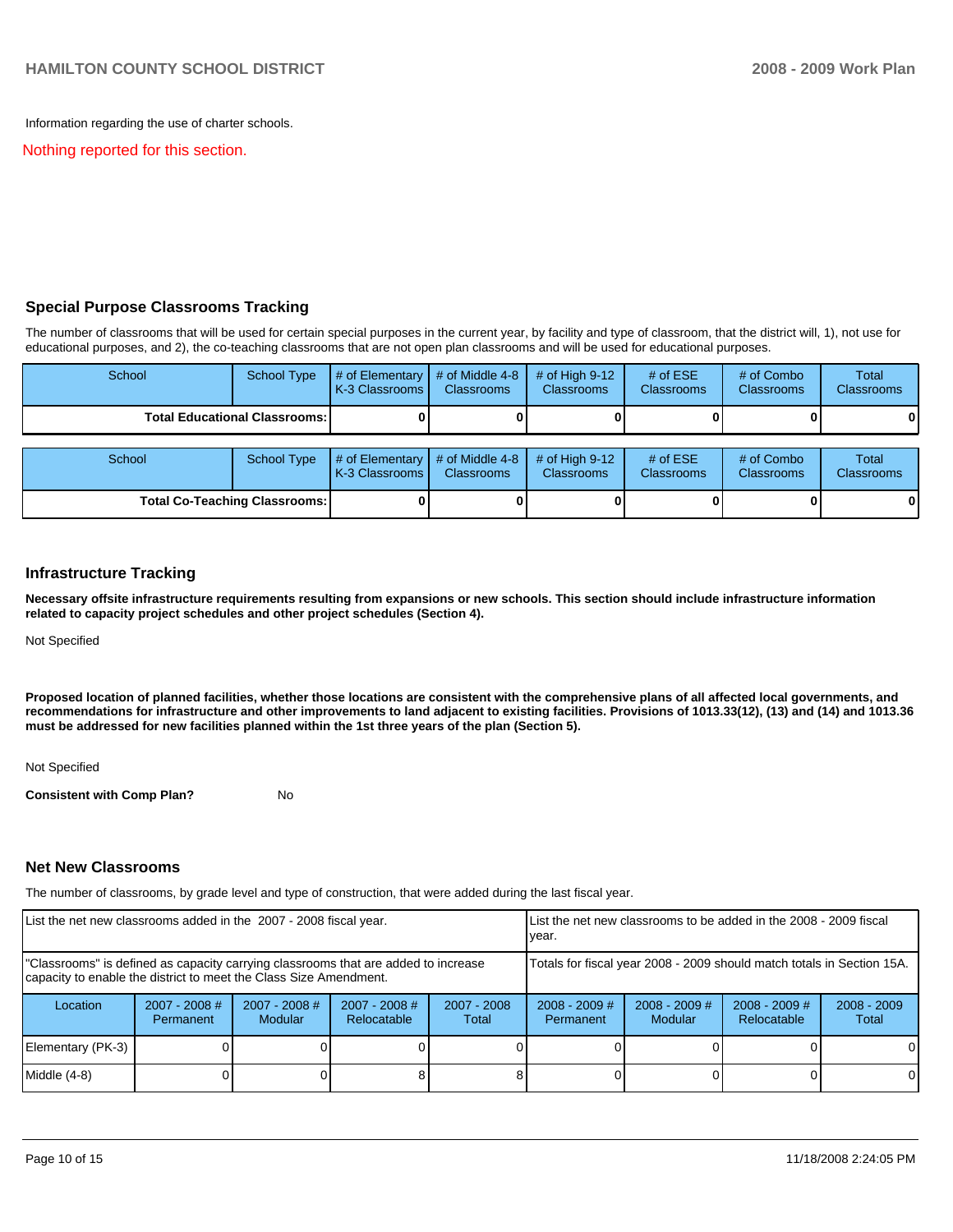| High (9-12) |  |  |  | $\sim$ |
|-------------|--|--|--|--------|
|             |  |  |  | 0      |

## **Relocatable Student Stations**

Number of students that will be educated in relocatable units, by school, in the current year, and the projected number of students for each of the years in the workplan.

| <b>Site</b>                                | $2008 - 2009$   | $2009 - 2010$ | $2010 - 2011$ | $2011 - 2012$ | $2012 - 2013$ | 5 Year Average  |
|--------------------------------------------|-----------------|---------------|---------------|---------------|---------------|-----------------|
| HAMILTON COUNTY HIGH (NEW)                 |                 |               |               |               |               | ΟI              |
| <b>ICENTRAL HAMILTON ELEMENTARY</b>        | 188             | 188           | 188           | 188           | 144           | 179             |
| <b>IHAMILTON COUNTY SPORTS COMPLEX</b>     |                 |               |               |               |               |                 |
| <b>INORTH HAMILTON ELEMENTARY</b>          | 98              | 98            | 98            | 26            |               | 64              |
| <b>ISOUTH HAMILTON ELEMENTARY</b>          |                 |               |               |               |               | $\overline{0}$  |
| <b>GREENWOOD SCHOOL</b>                    | 30 <sub>l</sub> | 30            | 30            | 30            | 30            | 30 <sup>1</sup> |
|                                            |                 |               |               |               |               |                 |
| Totals for HAMILTON COUNTY SCHOOL DISTRICT |                 |               |               |               |               |                 |
| $I$ Total atudenta in relegatables buyger  | 24c             | 24c           | 24C           | 211           | 171           | つつつ             |

| TT0ials for HAMILTON COUNTY SCHOOL DISTRICT       |            |         |       |             |         |         |
|---------------------------------------------------|------------|---------|-------|-------------|---------|---------|
| Total students in relocatables by year.           | 316<br>316 | 244     | 1741  | <b>2731</b> |         |         |
| Total number of COFTE students projected by year. | 1.843      | l.816 l | 1.798 | 1,773       | 1.7651  | l.799 l |
| Percent in relocatables by year.                  | 17%        | 17 %    | 18 %  | 14%         | $10 \%$ | 15%     |

## **Leased Facilities Tracking**

Exising leased facilities and plans for the acquisition of leased facilities, including the number of classrooms and student stations, as reported in the educational plant survey, that are planned in that location at the end of the five year workplan.

| Location                            | # of Leased<br>Classrooms 2008 -<br>2009 | <b>FISH Student</b><br><b>Stations</b> | Owner | # of Leased<br>Classrooms 2012 -<br>2013 | <b>FISH Student</b><br><b>Stations</b> |
|-------------------------------------|------------------------------------------|----------------------------------------|-------|------------------------------------------|----------------------------------------|
| <b>ICENTRAL HAMILTON ELEMENTARY</b> |                                          |                                        |       |                                          |                                        |
| HAMILTON COUNTY SPORTS COMPLEX      |                                          |                                        |       |                                          |                                        |
| <b>INORTH HAMILTON ELEMENTARY</b>   |                                          |                                        |       |                                          |                                        |
| <b>ISOUTH HAMILTON ELEMENTARY</b>   |                                          |                                        |       |                                          |                                        |
| IGREENWOOD SCHOOL                   |                                          |                                        |       |                                          |                                        |
| HAMILTON COUNTY HIGH (NEW)          |                                          |                                        |       |                                          |                                        |
|                                     |                                          |                                        |       |                                          |                                        |

## **Failed Standard Relocatable Tracking**

Relocatable units currently reported by school, from FISH, and the number of relocatable units identified as 'Failed Standards'.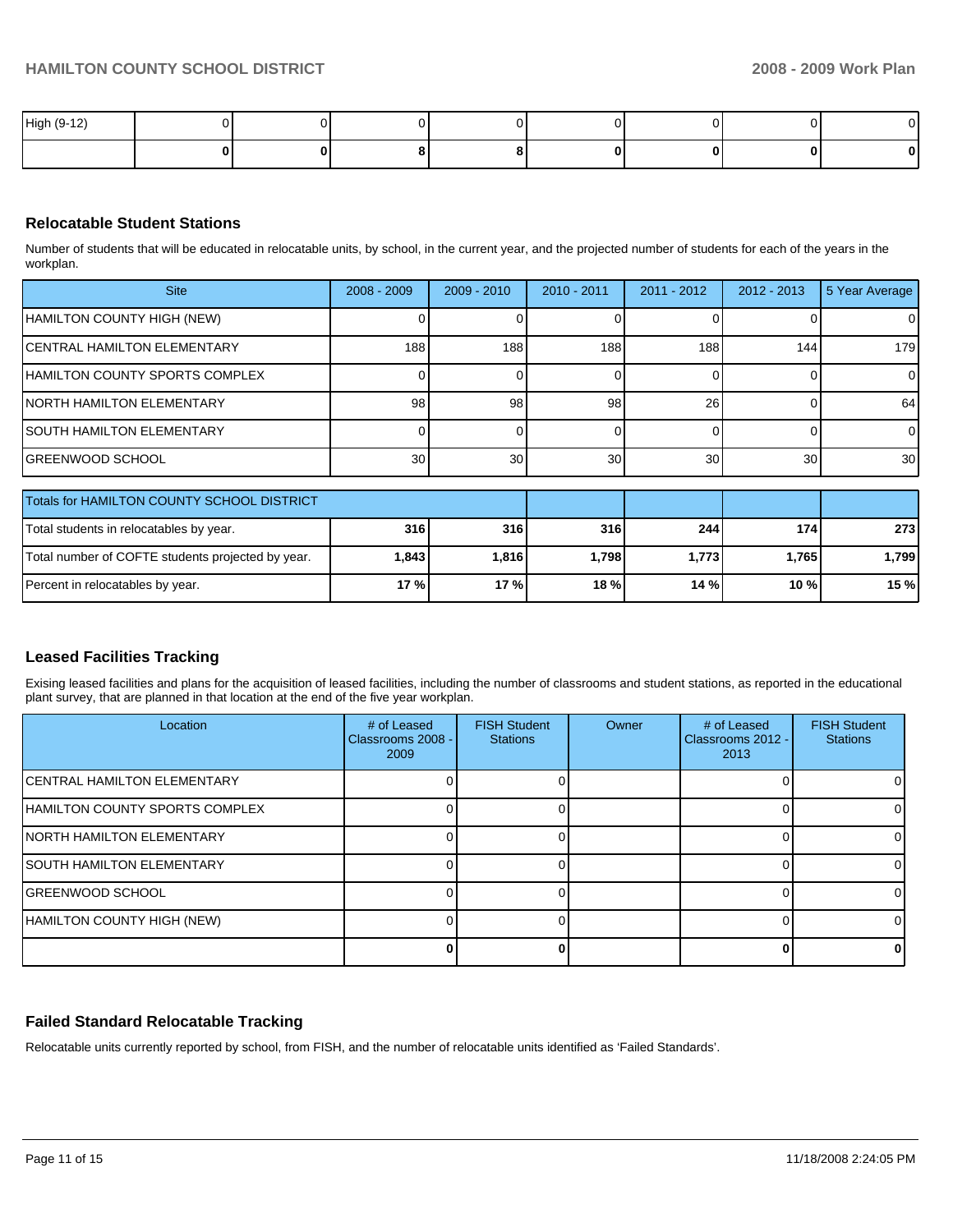Nothing reported for this section.

# **Planning**

### **Class Size Reduction Planning**

**Plans approved by the school board that reduce the need for permanent student stations such as acceptable school capacity levels, redistricting, busing, year-round schools, charter schools, magnet schools, public-private partnerships, multitrack scheduling, grade level organization, block scheduling, or other alternatives.** 

The current class size reduction numbers are being met.

## **School Closure Planning**

**Plans for the closure of any school, including plans for disposition of the facility or usage of facility space, and anticipated revenues.** 

No school closures are planned.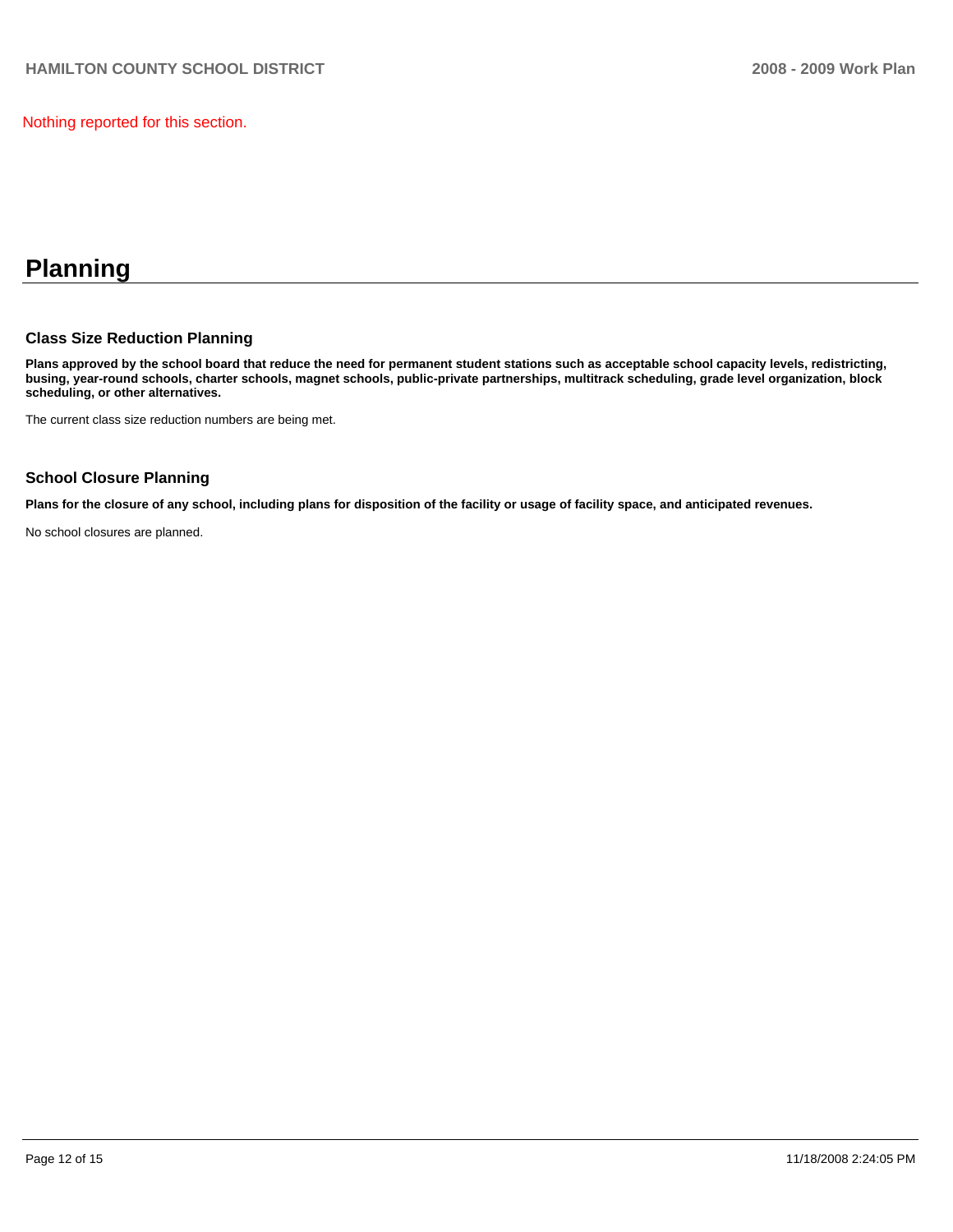# **Long Range Planning**

#### **Ten-Year Maintenance**

District projects and locations regarding the projected need for major renovation, repair, and maintenance projects within the district in years 6-10 beyond the projects plans detailed in the five years covered by the work plan.

| Project                   | 2012 - 2013 / 2017 - 2018<br><b>Projected Cost</b> |
|---------------------------|----------------------------------------------------|
| <b>Reroofing Projects</b> | \$300,000                                          |
| <b>Painting Projects</b>  | \$250,000                                          |
| Carpet/Floor Replacement  | \$500,000                                          |
| A/C Replacement           | \$500,000                                          |
| Paving                    | \$150,000                                          |
|                           | \$1,700,000                                        |

### **Ten-Year Capacity**

Schedule of capital outlay projects projected to ensure the availability of satisfactory student stations for the projected student enrollment in K-12 programs for the future 5 years beyond the 5-year district facilities work program.

#### Nothing reported for this section.

#### **Ten-Year Planned Utilization**

Schedule of planned capital outlay projects identifying the standard grade groupings, capacities, and planned utilization rates of future educational facilities of the district for both permanent and relocatable facilities.

| Grade Level Projections         | <b>FISH</b><br>Student<br><b>Stations</b> | Actual 2007 -<br><b>2008 FISH</b><br>Capacity | Actual<br>$2007 -$<br>2008<br><b>COFTE</b> | Actual 2007 - 2008<br><b>Utilization</b> | Actual 2008 - 2009 / 2017 - 2018 new<br>Student Capacity to be added/removed | Projected 2017<br>2018 COFTE | $-$ Projected 2017 -<br>2018 Utilization |
|---------------------------------|-------------------------------------------|-----------------------------------------------|--------------------------------------------|------------------------------------------|------------------------------------------------------------------------------|------------------------------|------------------------------------------|
| Elementary - District<br>Totals | 1,500                                     | 1,500                                         | 026.40.                                    | 68.40 %                                  |                                                                              | 698                          | 44.40 %                                  |
| Middle - District Totals        |                                           |                                               | 0.00                                       | 0.00%                                    |                                                                              | 661                          | 0.00%                                    |
| High - District Totals          | 1.142                                     | 1,028                                         | 771.96                                     | 75.10 %                                  |                                                                              | 459                          | 44.65 %                                  |
| Other - ESE, etc                | 213                                       | 901                                           | 42.92                                      | 47.78 %                                  |                                                                              | 55                           | 61.11 %                                  |
|                                 | 2,855                                     | 2,618                                         | 841.28.                                    | 70.33 %                                  | 72 <sub>1</sub>                                                              | 1,873                        | 69.63%                                   |

#### **Ten-Year Infrastructure Planning**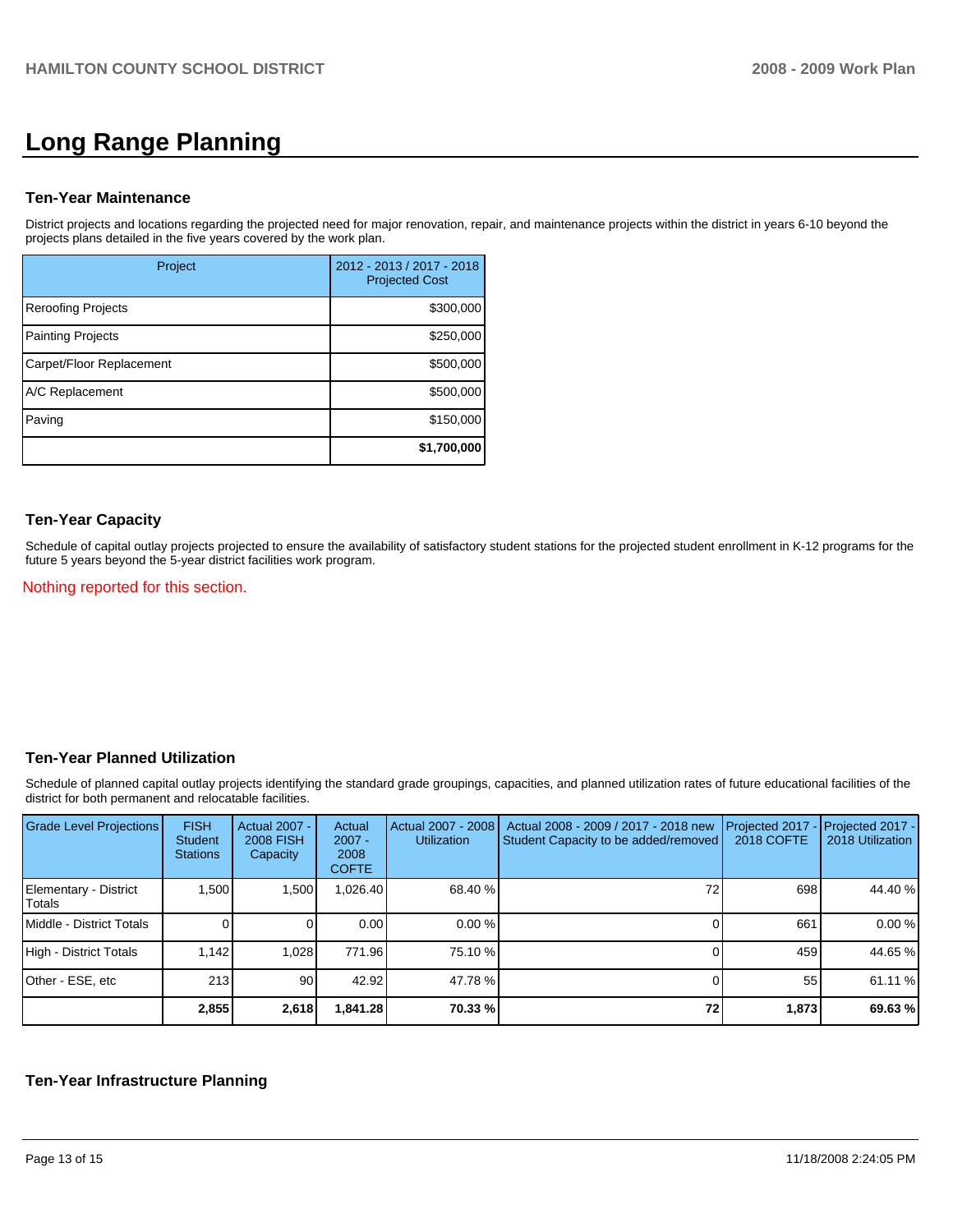#### **Proposed Location of Planned New, Remodeled, or New Additions to Facilities in 06 thru 10 out years (Section 28).**

Nothing reported for this section.

Plans for closure of any school, including plans for disposition of the facility or usage of facility space, and anticipated revenues in the 06 thru 10 out **years (Section 29).** 

Nothing reported for this section.

#### **Twenty-Year Maintenance**

District projects and locations regarding the projected need for major renovation, repair, and maintenance projects within the district in years 11-20 beyond the projects plans detailed in the five years covered by the work plan.

| Project                   | 2017 - 2018 / 2027 - 2028 Projected Cost |
|---------------------------|------------------------------------------|
| <b>Reroofing Projects</b> | \$500,000                                |
| <b>Painting Projects</b>  | \$300,000                                |
| Carpet/Floor Projects     | \$500,000                                |
| A/C Replacement           | \$600,000                                |
| Paving                    | \$150,000                                |
|                           | \$2,050,000                              |

#### **Twenty-Year Capacity**

Schedule of capital outlay projects projected to ensure the availability of satisfactory student stations for the projected student enrollment in K-12 programs for the future 11-20 years beyond the 5-year district facilities work program.

Nothing reported for this section.

#### **Twenty-Year Planned Utilization**

Schedule of planned capital outlay projects identifying the standard grade groupings, capacities, and planned utilization rates of future educational facilities of the district for both permanent and relocatable facilities.

| <b>Grade Level Projections</b>  | <b>FISH</b><br><b>Student</b><br><b>Stations</b> | Actual 2007 -<br><b>2008 FISH</b><br>Capacity | Actual<br>$2007 -$<br>2008<br><b>COFTE</b> | <b>Utilization</b> | Actual 2007 - 2008   Actual 2008 - 2009 / 2027 - 2028 new<br>Student Capacity to be added/removed | 2028 COFTE | <b>I</b> Projected 2027 - <b>I</b> Projected 2027 -<br>2028 Utilization |
|---------------------------------|--------------------------------------------------|-----------------------------------------------|--------------------------------------------|--------------------|---------------------------------------------------------------------------------------------------|------------|-------------------------------------------------------------------------|
| Elementary - District<br>Totals | 1.500                                            | 1.500                                         | .026.40                                    | 68.40 %            | 72                                                                                                | 1.150      | 73.16 %                                                                 |
| Middle - District Totals        |                                                  |                                               | 0.00                                       | $0.00\%$           |                                                                                                   |            | 0.00%                                                                   |
| High - District Totals          | 1.142                                            | 1.028                                         | 771.96                                     | 75.10 %            |                                                                                                   | 850        | 82.68%                                                                  |